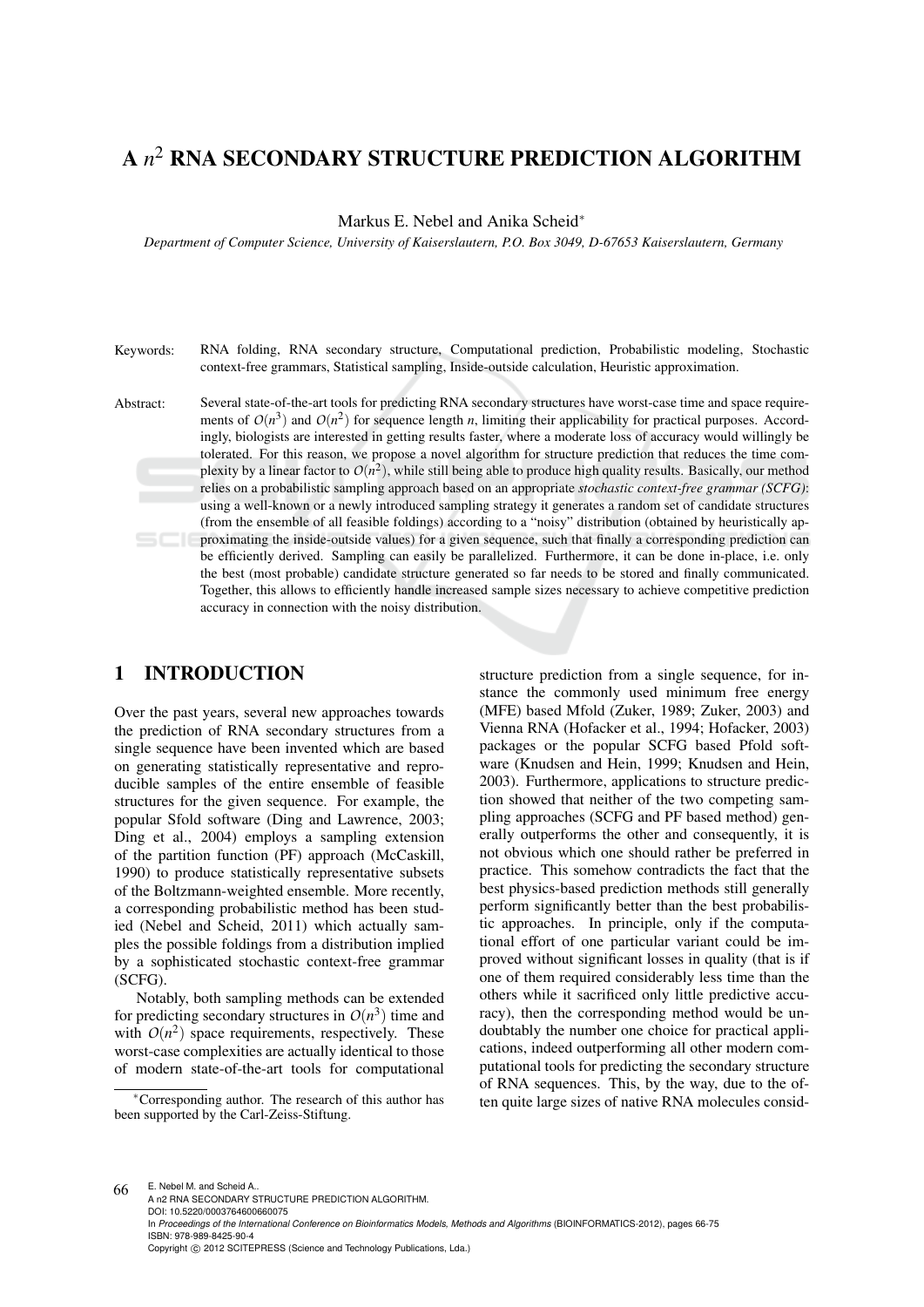ered in practice, meets exactly the demands imposed by biologists on computational prediction procedures: rather getting moderately less accurate (but still good quality) results in less time than needing significantly more time for obtaining results that are expectedly not considerably more accurate.

Note that recently, there already have been several practical heuristic speedups (Wexler et al., 2007; Backofen et al., 2011). Particularly, the approach of (Wexler et al., 2007) for folding single RNA sequences manages to speed up the standard dynamic programming algorithms without sacrificing the optimality of the results, yielding an expected time complexity of  $O(n^2 \cdot \psi(n))$ , where  $\psi(n)$  is shown to be constant *on average* under standard polymer folding models; in (Backofen et al., 2011), it is shown how to reduce those average-case time and space complexities in the sparse case. Furthermore, the practical technique from (Frid and Gusfield, 2010) achieves an improved worst-case time complexity of  $O(n^3/\log(n))$ , and with the (MFE and SCFG based) algorithms from (Akutsu, 1999), a slight worst-case speedup of  $O(n^3 \cdot \log(\log(n))^{1/2}/\log(n)^{1/2})$  time can be reached (whose practicality is unlikely and unestablished).

In this article, we present a new way to reduce the worst-case time complexity of SCFG based statistical sampling by a linear factor, making it possible to predict for instance the most probable (MP) structure among all feasible foldings for a given input sequence of length *n* (in direct analogy to conventional structure prediction via SCFGs) with only  $O(n^2)$  time and space requirements. This complexity improvement is basically realized by employing an appropriate heuristic instead of the corresponding exact algorithm for preprocessing the input sequence, i.e. for deriving a "noisy" distribution (induced by heuristic approximations of the corresponding inside and outside probabilities) on the entire structure ensemble for the input sequence. From this distribution candidate structures can be efficiently sampled.<sup>2</sup> Moreover, we will consider two different sampling strategies: (a slight modification of) the widely known sampling procedure from (Ding and Lawrence, 2003; Nebel and Scheid, 2011) which basically generates a random structure from outside to inside, and a novel alternative strategy that obeys to contrary principles and employs a reverse course of action (from inside to outside) but manages to take more advantage of the approximative preprocessing.

As we will see, even building on our new heuristic preprocessing step, both sampling strategies can be applied to obtain MP structure predictions of respectable accuracy. In principle, for sufficiently large sample sizes we obtain a similar high predictive accuracy as in the case of exact calculations<sup>3</sup>. The seemingly sole pitfall is that due to the noisy ensemble distribution resulting from approximative computations, the resulting samples are no longer guaranteed to primarily contain rather likely structures (with respect to the *exact* distribution of feasible foldings for a given input sequence), such that we usually have to generate more candidate structures (i.e., consider larger sample sizes) in oder to ensure reproducible structure predictions. However, this is quite unproblematic in practice: firstly, we can generate the candidate structures in-place (only the so far most probable structure needs to be stored), such that large sample sizes give no rise to memory consumption and secondly, generating samples can easily be parallelized on modern multi-core architectures or grids. ATIONS

## 2 PRELIMINARIES

In the sequel, given an RNA molecule *r* consisting of *n* nucleotides, we denote the corresponding sequence fragment from position *i* to position *j*,  $1 \le i \le j \le n$ , by  $R_{i,j} = r_i r_{i+1} \dots r_{j-1} r_j$ . Accordingly,  $S_{i,j}$  denotes a feasible secondary structure on  $R_{i,j}$ .

#### 2.1 Sampling based on SCFG Model

Briefly, probabilistic sampling based on a suitable SCFG  $G_s$  with sets  $I_{G_s}$  and  $\mathcal{R}_{G_s}$  of intermediate symbols and productions, respectively, and axiom  $S \in I_{G_s}$ (that models the class of all feasible secondary structures) has two basic steps: In the first step (preprocessing), all inside probabilities

$$
\alpha_X(i,j) := \Pr(X \Rightarrow_{lm}^* r_i \dots r_j)
$$
 (1)

and all outside probabilities

$$
\beta_X(i,j) := \Pr(S \Rightarrow_{lm}^* r_1 \dots r_{i-1} X r_{j+1} \dots r_n)
$$
 (2)

for a sequence *r* of size *n*,  $X \in I_{\mathcal{G}_s}$  and  $1 \le i, j \le n$ , are computed. According to (Nebel and Scheid, 2011), this can be done with a special variant of an Earleystyle parser (such that the considered grammar does not need to be in *Chomsky normal form (CNF)*),

<sup>2</sup>With purposive proof-of-concept implementations (in Wolfram Mathematica 7.0), for instance the overall preprocessing time for *E.coli* tRNA<sup>*Ala*</sup> (of length  $n = 76$ ) could be reduced from 49.0 (traditional cubic algorithm) to only 3.7 (new quadratic strategy) seconds.

<sup>&</sup>lt;sup>3</sup>For *E.coli* tRNA<sup>*Ala*</sup>, we for instance observed the same sensitivity and specificity values of 1.0 and 0.91, respectively, with a particular application of our heuristic method and the corresponding exact variant.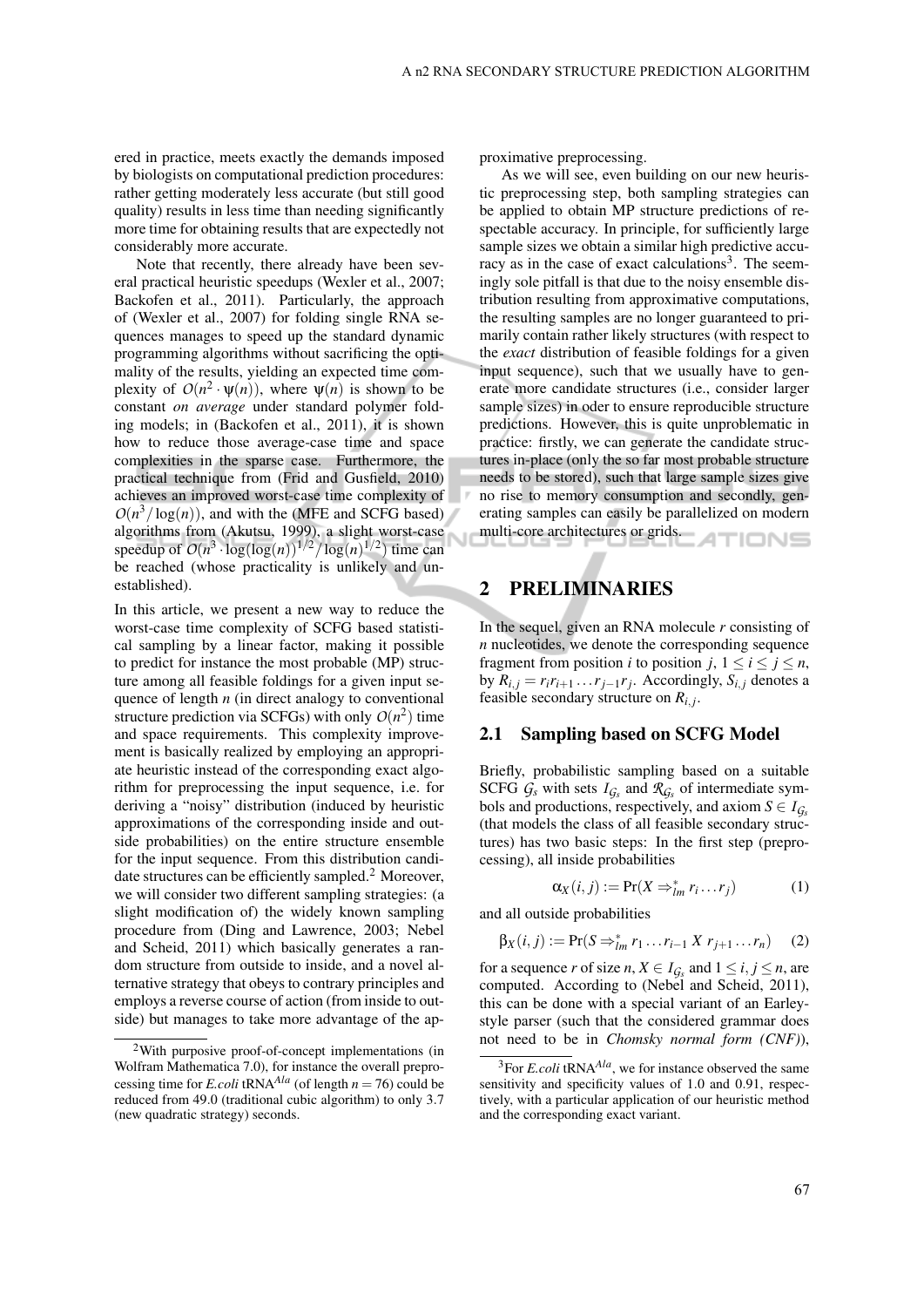where the grammar parameters (trained beforehand on a suitable RNA structure database) are splitted into a set of *transition probabilities*  $Pr_{tr}^{0}(rule)$  for  $rule \in$  $\mathcal{R}_{\mathcal{G}_s}$  and two sets of *emission probabilities*  $Pr_{em}^1(\cdot)$  for the 4 unpaired bases and the 16 possible base pairings. For any such SCFG  $\mathcal{G}_s$ , there results  $O(n^3)$  time complexity and  $O(n^2)$  memory requirement for this preprocessing step. Note that in this work, we will use the sophisticated grammar from (Nebel and Scheid, 2011) which has been parameterized to impose two relevant restrictions on the class of all feasible structures, namely a minimum length of min<sub>HL</sub> for hairpin loops and a minimum number of min<sub>hel</sub> consecutive base pairs for helices.

The second step takes the form of a recursive sampling algorithm to randomly draw a complete secondary structure by consecutively sampling substructures (defined by base pairs and unpaired bases). Notably, different sampling strategies may be employed for realizing this step; two contrary variants that will be considered within this work are described in detail in Section 4. In general, for any sampling decision (for example choice of a new base pair), the strategy considers the respective set of all possible choices that might actually be formed on the currently considered fragment of the input sequence. Any of these sets contains exactly the mutually and exclusive cases as defined by the alternative productions (of a particular intermediate symbol) of the underlying grammar. The corresponding random choice is then drawn according to the resulting conditional sampling distribution (for the considered sequence fragment). This means that the respective sampling distributions are defined by the inside and outside values derived in step one (providing information on the distribution of all possible choices according to the actual input sequence) and the grammar parameters (transition probabilities).

Since every of the before mentioned conditional distributions needed for randomly drawing one of the respective possible choices can be derived in linear time (during the sampling process), any *valid*<sup>4</sup> base pair can be sampled in time  $O(n)$ . Thus, since any structure of size *n* can have at most  $\lfloor \frac{n - \min_{H_L}}{2} \rfloor$  base pairs, a random candidate structure for the given input sequence can be generated in  $O(n^2)$  time.

Thus, one straightforward approach for improving the performance of the overall sampling algorithm in the worst-case is to reduce the  $O(n^3)$  time complexity required for the preprocessing step at least to the quadratic time of the sampling strategy. To us, this means we might be able to save a significant amount of time by replacing the exact inside-outside calculations with a corresponding heuristic method yielding only approximative inside-outside values for a given input sequence. To see if this might actually be successful, we next want to determine to which extend the inside and outside probabilities react to different types and degrees of disturbances in order the get evidence if it could actually be possible to find an appropriate heuristic.

#### 2.2 Disturbance Types and Levels

We decided to disturb the exact inside and outside probabilities for a given input sequence *r* of length *n* in the following ways: For each  $X \in I_{\mathcal{G}_s}$  and  $1 \le i, j \le j$ *n*, redefine the corresponding inside value according to

 $\alpha_X(i, j) := \max(\min(\alpha_X(i, j) + \alpha_{err}, 1), 0),$  (3) where  $\alpha_{err}$  is randomly chosen from the following interval or set:

$$
[-\text{max}_{\text{ErrPerc}} \alpha_A(i, j), +\text{max}_{\text{ErrPerc}} \alpha_A(i, j)] \text{ or } \{-\text{fix}_{\text{ErrPerc}} \alpha_A(i, j), +\text{fix}_{\text{ErrPerc}} \alpha_A(i, j)\}\
$$

(relative errors), with max $_{\text{ErrPerc}}$ , fix $_{\text{ErrPerc}} \in (0,1]$ defining percentages, or else,

 $[-max<sub>ErrVal</sub>,+max<sub>ErrVal</sub>]$  or  $\{-fix<sub>ErrVal</sub>,+fix<sub>ErrVal</sub>\}$ 

(absolute errors), with  $max_{ErrVal}$ ,  $fix_{ErrVal} \in (0,1]$  being fixed values. Random errors on all outside values  $\beta_X(i, j), X \in I_{\mathcal{G}_s}$  and  $1 \le i, j \le n$ , can be generated in the same way.

The needed conditional sampling distributions (as considered by a particular strategy) are then derived from the exact grammar parameters and the disturbed inside-outside probabilities for the input sequence. This might create the need to (slightly) modify a particularly employed sampling strategy for being capable of dealing with these skewed distributions, as we will see in Section 4.1.

#### 2.3 Analysis of Disturbance Influence

To get a first impression on the influence of disturbances (in the ensemble distribution for a given input sequence) on the quality of generated sample sets, we opted for the potentially most intuitive application in this context, namely *probability profiling* for unpaired bases within particular loop types (see, e.g., (Ding and Lawrence, 2003)). In principle, for each nucleotide position *i*,  $1 \le i \le n$ , of a given sequence of length

<sup>&</sup>lt;sup>4</sup>One may for example consider only the 6 different most stable *canonical* pairs as valid ones (like usually done in physics-based approaches due to missing thermodynamics parameters for *non-canonical* pairs). However, we decided to drop this restriction, considering all possible noncrossing base pairings to be valid.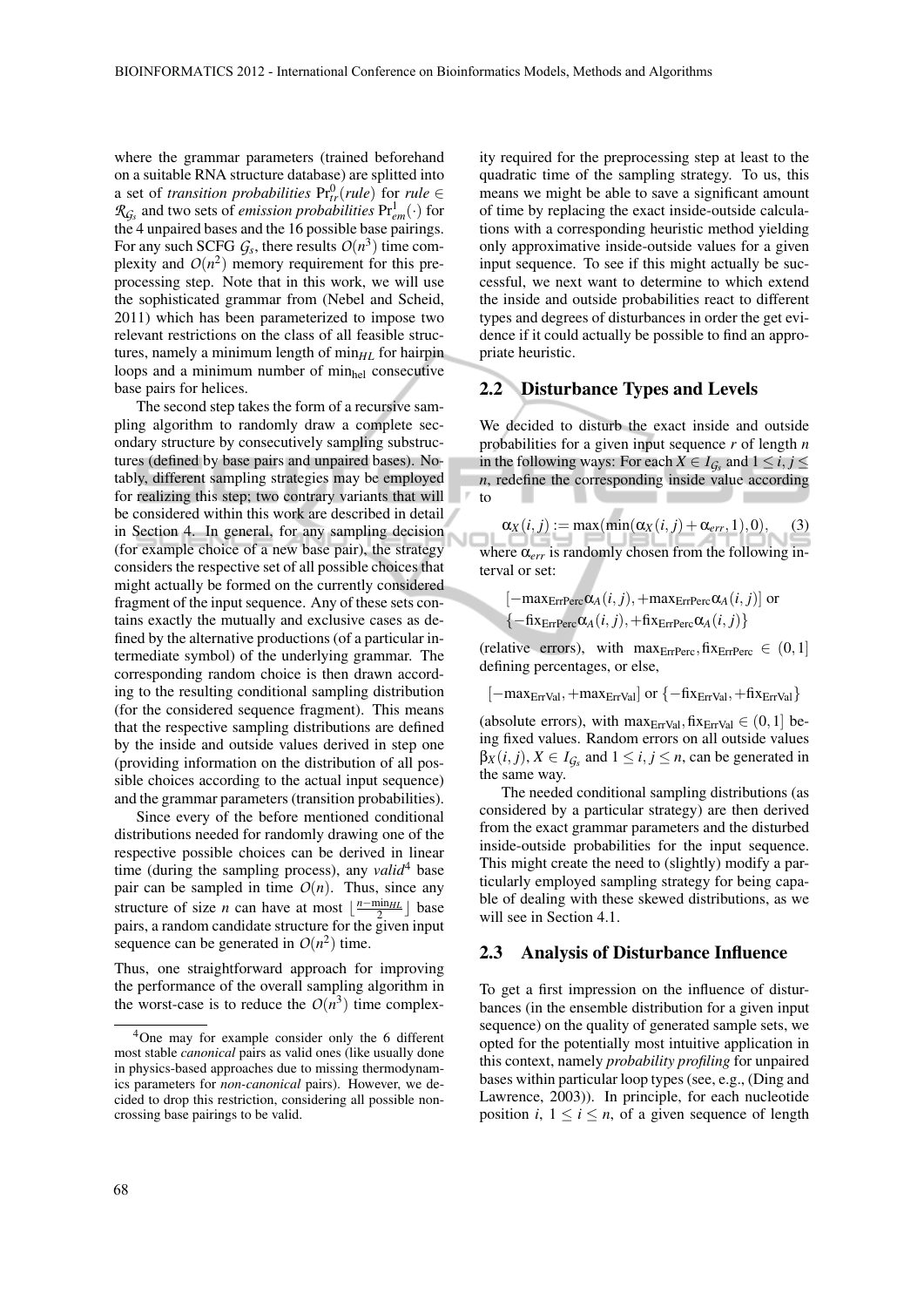

Figure 1: Hairpin loop profile and MP prediction obtained for *E.coli* tRNA*Ala*. All results have been derived from samples of size 1,000, generated with  $\min_{hel}$  = 2 and  $\min_{HL}$  = 3. Errors were produced with  $max_{ErrPerc} = 0.99$  (thick gray lines) and  $fix_{ErrPerc} = 0.99$  (thick dotted darker gray lines).The profiles also display the respective exact results (thin black lines) and the native folding of *E.coli* tRNA*Ala* (black points).



**Nucleotide Position** Figure 2: Sampling results for *E.coli* tRNA*Ala* corresponding to those presented in Figure 1, where  $max_{ErrVal} = 10^{-9}$ (thick gray lines) and fix $_{\text{ErrVal}} = 10^{-9}$  (thick dotted darker gray lines) have been chosen for generating the disturbances.

*n*, one computes the probabilities that *i* is an unpaired base within a specific loop type. These probabilities are given by the observed frequencies in a representative statistical sample of the complete ensemble (of all possible secondary structures) for the given input sequence.

Furthermore, in order to investigate to what extend the accuracy of predicted foldings changes when different dimensions of relative disturbances are incorporated into the needed sampling probabilities, we will additionally derive the most probable (MP) structure in the generated samples, respectively, as prediction. Note that for our examinations, we will exemplarily consider a well-known trusted tRNA structure, *Escherichia coli* tRNA*Ala*, since this molecule folds into the typical cloverleaf structure, making it very easy to judge the accuracy of the resulting profiles and predictions.

Figure 1 indicates that even in the case of large relative errors, the sampled structures still exhibit the typical cloverleaf structure of tRNAs, especially for the extenuated disturbance variant according to maxErrPerc which seems to have practically no effect on the resulting sampling quality and prediction accuracy. However, Figure 2 perfectly demonstrates that if the disturbances have been created by generating absolute errors on all inside values, then – even for rather small values – the resulting samples (and corresponding predictions as well) seem to be useless. Nevertheless, it seems reasonable to believe that the inside and outside probabilities do not necessarily have to be computed in the exact way, but it may probably suffice to only (adequately) approximate them.

# 3 HEURISTIC PREPROCESSING

According to the previous discussion, the proclaimed aim of this section is to lower the  $O(n^3)$  time complexity for preliminary inside-outside calculations to  $O(n^2)$ , such that the preprocessing has the same worst-case time requirements as the subsequent sampling process (for constructing a constant number of random secondary structure of size *n*).



The main idea for reaching this time complexity reduction by a factor  $n$  in the worst-case is actually quite simple: Instead of deriving the inside values  $\alpha_X(i, j)$  (and the corresponding outside probabilities  $\beta_X(i, j)$ ),  $X \in I_{\mathcal{G}_s}$ , for any combination of start position *i* and end position *j*,  $1 \le i, j \le n$ , we abstract from the actual position of subword  $R_{i,j} = r_i \dots r_j$ in the input sequence and consider only its length  $d = |r_i \dots r_j|$ . Thus, for any  $X \in I_{\mathcal{G}_s}$ , we do not need to calculate  $O(n^2)$  values  $\alpha_X(i, j)$  (and  $\beta_X(i, j)$ ) for  $1 \le i, j \le n$ , but only  $O(n)$  values  $\alpha_X(d)$  (and  $\beta_X(d)$ ) for  $0 \le d \le n$ . However, the problem with this approach is that distance *d* alone may be associated with any of the strings in  $\{r_i \dots r_j \mid j - i + 1 = d\}$ , i.e. without using positions *i* and *j* we are inevitably forced to additionally abstract from the actual input sequence *r*.

Note that it is also possible to combine both alternatives, that is we can first use the traditional algorithms to calculate exact values  $\alpha_X(i, j)$  (and  $\beta_X(i, j)$ ) within a window of fixed size  $W_{exact}$ , i.e. for  $j - i +$ 1 ≤ W*exact* (and *j*−*i*+1 ≥ *n*−W*exact*), and afterwards derive the remaining values for  $W_{exact} < d \le n$  (and  $0 \le d < n - W_{exact}$ ) in an approximate fashion by employing the time-reduced variant for obtaining  $\alpha_X(d)$ (and  $\beta_X(d)$ ) for each  $X \in I_{\mathcal{G}_S}$ . Since W<sub>exact</sub> is constant, this effectively yields an improvement in the time complexity of the corresponding complete inside computation, which is then given by  $O(n^2 \cdot W_{exact})$ . However, even for fix W*exact* the time requirements for such a mixed outside computation are  $O(n^3)$ .

#### 3.2 Approximative Emission Terms

Due to the unavoidable abstraction from sequence, we have to determine some approximated terms for the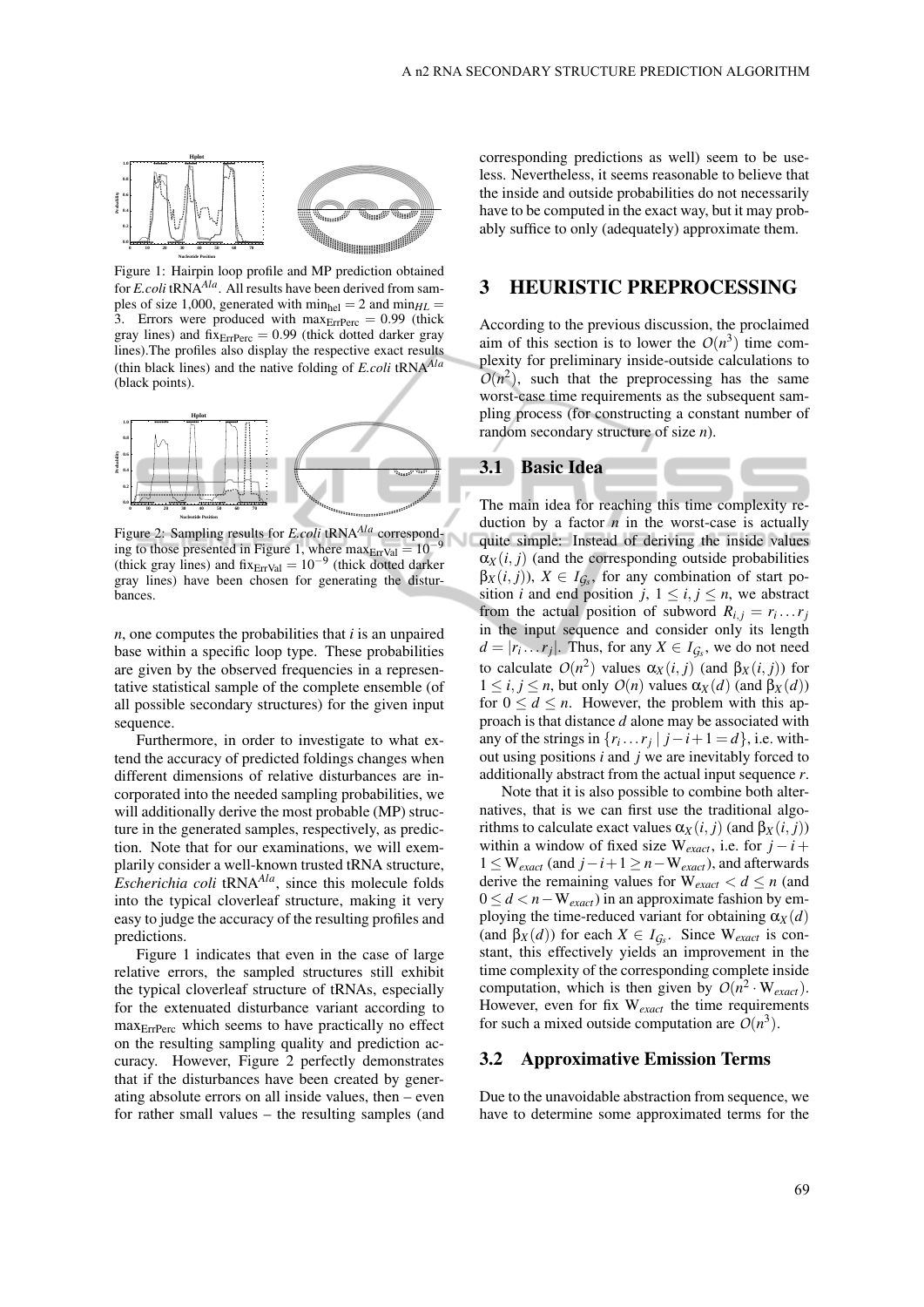emissions of unpaired bases and base pairs, respectively, that

- do not depend on the positions of subwords within the overall input word, but
- should at least depend on the lengths of the corresponding subwords,

where it is strongly recommended to make sure that as much information on the composition of the actual input sequence as possible is incorporated into these approximated terms.

Therefore, we decided to use the following emission terms that incorporate relative frequencies  $\text{erf}_{em}^{1}(r_i, i-i+1)$  and  $\text{erf}_{em}^{2}(r_i r_j, j-i+1)$  for unpaired bases and base pairs, respectively, that can be efficiently derived from the actual input sequence:

$$
\widehat{\Pr}_{em}^{1}(1) := \sum_{u \in \Sigma_{\mathcal{G}_r}} \Pr_{em}^{1}(u) \cdot \mathrm{rf}_{em}^{1}(u, 1),\tag{4}
$$

$$
\widehat{\text{Pr}}_{em}^2(d) := \sum_{p_1 p_2 \in \Sigma_{Gr}^2} \text{Pr}_{em}^2(p_1 p_2) \cdot \text{rf}_{em}^2(p_1 p_2, d). \tag{5}
$$

## SCIENCE *AN*D 3.3 (Improved) Approximated Sampling Probabilities

Fortunately, during the complete sampling process, not only the start and end positions of the currently considered sequence fragment  $R_{i,j}$ ,  $1 \leq i, j \leq n$ , but also the actual input sequence *r* are always known. Thus, we can in certain cases easily remove some approximate factors in the corresponding approximated inside and outside probabilities and replace them with the respective correct terms (depending on  $i$ ,  $j$  and  $r$ ) in order to obtain more reliable values.

Therefore, for any sampling strategy, the sampling probabilities from which the respective (conditional) distributions for possible choices are inferred should be defined by using such improved inside and outside probabilities (instead of the corresponding uncorrected precomputed ones). For example, if  $X \in I_G$ generates hairpin loops, we should use

$$
\widehat{\alpha}_X(i,j) := \begin{cases} \alpha_X(i,j), \text{ if } (j-i+1) \le W_{exact}, \\ \alpha_X(j-i+1) \cdot c_{em}^1(i,j), \text{ else,} \end{cases}
$$
(6)

and

$$
\widehat{\beta}_X(i,j) := \begin{cases}\n\beta_X(i,j), & \text{if } (j-i+1) \ge n - \text{W}_{exact}, \\
\beta_X(j-i+1) \times \\
c_{em}^2(i - \min_{\text{hel}}, j + \min_{\text{hel}}, \min_{\text{hel}}), \text{ else},\n\end{cases} \tag{7}
$$

where

$$
c_{em}^1(s, e) := \frac{\prod_{k=s}^e \Pr_{em}^1(r_k)}{\widehat{\Pr}_{em}^1(1)^{e-s+1}} \tag{8}
$$

and

IN

$$
c_{em}^2(i,j,l) := \frac{\prod_{k=0}^{l-1} Pr_{em}^2(r_{i+k}r_{j-k})}{\prod_{k=0}^{l-1} \widehat{P}_{em}^2((j-k)-(i+k)+1)}.
$$
 (9)

# 4 CONSIDERED SAMPLING **STRATEGIES**

For the subsequent examinations, we will employ two different sampling strategies, which are introduced now.

#### 4.1 Well–Established Strategy

Let us first consider a slightly modified variant of the rather simple and widely known sampling strategy from (Ding and Lawrence, 2003; Nebel and Scheid, 2011). Briefly, this well-established strategy samples a complete secondary structure  $S_{1,n}$  for a given input sequence *r* of length *n* in the following recursive way: Start with the entire RNA sequence  $R_{1,n}$  and consecutively compute the adjacent substructures (singlestranded regions and paired substructures) of the exterior loop (from left to right). Any (paired) substructure on fragment  $R_{i,j}$ ,  $1 \le i < j \le n$ , is folded by recursively constructing substructures (hairpins, stacked pairs, bulges, interior and multibranched loops) on smaller fragments  $R_{l,h}$ ,  $i \leq l \leq h \leq j$ . That is, fragments are sampled in an *outside-to-inside* fashion.

Notably, without disturbances of the underlying probabilistic model, it is guaranteed that any sampled loop type for a considered sequence fragment can be successfully generated (otherwise its probability would have been 0). As this must not hold in disturbed cases (like e.g. those of Section 2.3), the most straightforward modification to solve this problem is that in any such case where the chosen substructure type can not be successfully generated, the strategy returns the partially formed substructure. Figure 3 gives a schematic overview on this inherently controlled sampling strategy.

As regards this particular sampling strategy, the outside values can easily be omitted from the corresponding formulae for defining the needed sampling probabilities, since in any case they contribute the same multiplicative factor to the distinct sampling probabilities for mutually exclusive and exhaustive cases, such that they finally do not influence the sampling decision at all.

The correctness of this simplification can easily be verified by considering a particular set  $ac_X(i, j)$  of all choices for (valid) derivations of intermediate symbol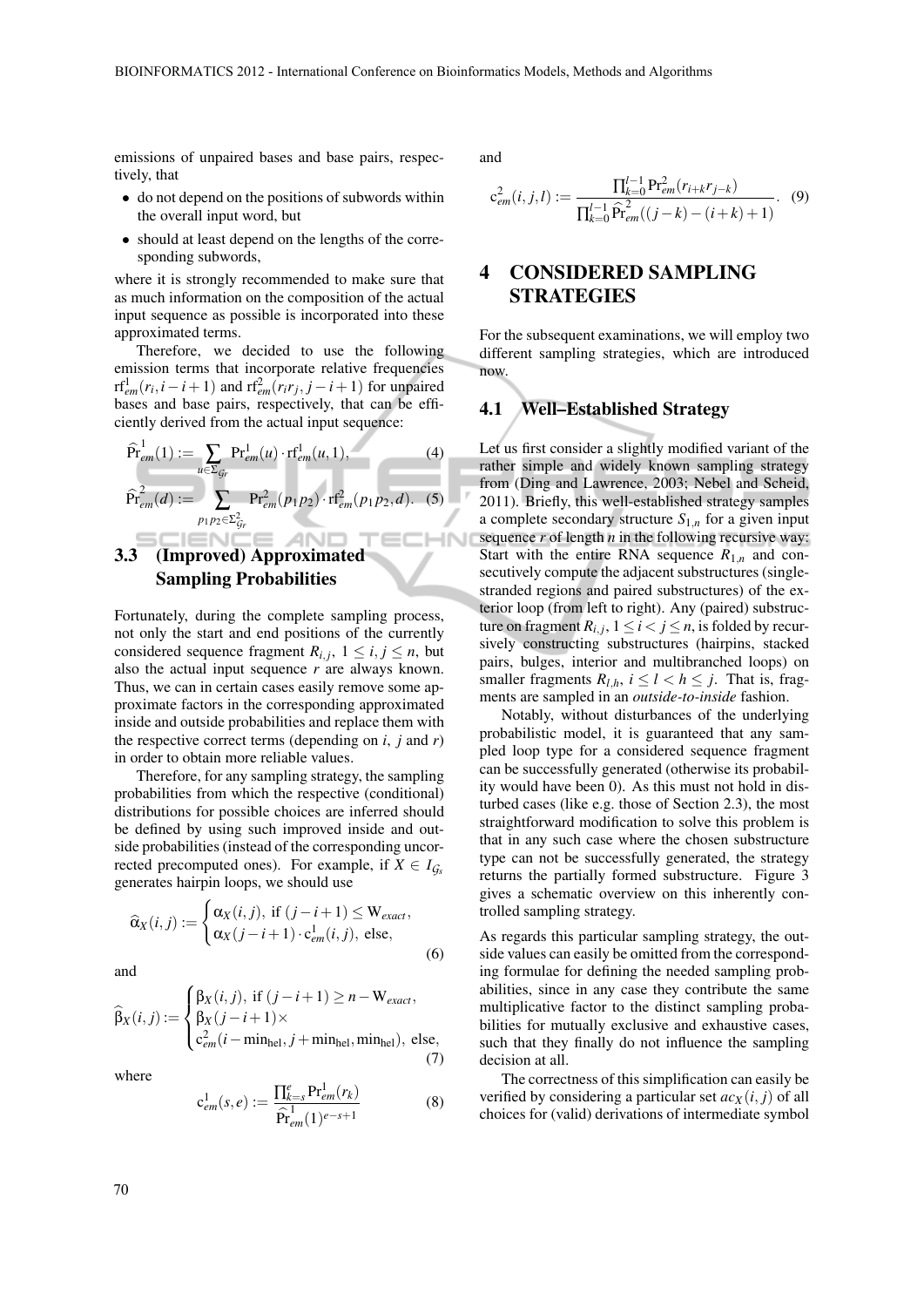

Figure 3: Flowchart for recursive sampling of an RNA secondary structure  $S_{1,n}$  for a given input sequence *r* of length *n* according to an inherently controlled strategy with predetermined order, similar to that of (Ding and Lawrence, 2003; Nebel and Scheid, 2011)).

 $X \in I_{\mathcal{G}_s}$  on sequence fragment  $R_{i,j}$ ,  $1 \leq i < j \leq n$ , which actually correspond to possible substructures on  $R_{i,j}$ . Under the assumption that the alternatives for intermediate symbol *X* are  $X \to Y$  and  $X \to VW$ , the (valid) mutually exclusive and exhaustive cases are defined by:

$$
acX(i,j) := acX_Y(i,j) \cup acX_{VW}(i,j), \qquad (10)
$$

where

$$
acX_Y(i, j) := \{ \{0, p\} \mid p \neq 0 \text{ for } p = \beta_X(i, j) \cdot \alpha_Y(i, j) \cdot \Pr^0_{tr}(X \to Y) \}
$$
 (11)

and

$$
acX_{VW}(i, j) := \{ \{k, p\} \mid i \le k \le j \text{ and } p \neq 0 \text{ for}
$$
  
\n
$$
p = \beta_X(i, j) \cdot \alpha_V(i, k) \alpha_W(k+1, j) \cdot \Pr_{tr}^0(X \to VW) \}.
$$
\n(12)

We then sample from the probability distribution induced by  $acX(i, j)$  (conditioned on fragment  $R_{i,j}$ ), which implies

$$
1 = \sum_{p \in acX(i,j)} \frac{p}{z} = \frac{\beta_X(i,j)}{z} \sum_{p \in acX(i,j)} \frac{p}{\beta_X(i,j)} \tag{13}
$$

for  $z := \sum_{p \in acX(i,j)} p$ , since  $\beta_X(i,j) \neq 0$  due to the definition of  $acX(i, j)$ .

## 4.2 Alternative Strategy

Unfortunately, the common sampling strategy from



Figure 4: Flowchart for recursive sampling of an RNA secondary structure  $S_{1,n}$  for a given input sequence *r* of length *n* according to a less restrictive strategy with extensively more freedom (that requires dynamic validation of possible random choices during the sampling process).

Section 4.1 lacks the ability to take full advantage of the exact inside values  $\hat{\alpha}_X(i, j) = \alpha_X(i, j)$ , for *X* ∈ *I*<sub>*G*</sub><sup>*s*</sup> and *j* − *i* + 1 ≤ W<sub>*exact*</sub>, obtained by employing a particular mixed preprocessing variant according to  $0 \leq W_{exact} < n$ . Particularly, the strategy in general inevitably has to sample the first base pairs from corresponding conditional probability distributions for rather large fragments  $R_{i,j}$  with  $j - i + 1 > W_{exact}$ , which are indeed induced by approximated sampling probabilities rather than exact ones. Therefore, we worked out an alternative to this well-established sampling strategy that obeys to contrary principles, resulting in a reverse sampling direction.

Basically, a complete secondary structure  $S_{1,n}$  for a given input sequence *r* of length *n* can alternatively albeit unconventionally be sampled in the following (deliberately less controlled) way: Start with the entire RNA sequence  $R_{start, end} = R_{1,n}$  and randomly construct adjacent substructures (paired substructures preceeded by potentially empty single-stranded regions) of the exterior loop on the considered sequence fragment *Rstart*,*end* (where the construction does not follow a particular order, e.g. does not sample from left to right), as long as no further paired substructure can be folded. Any (paired) substructure on fragment  $R_{start\ end}$ ,  $1 \leq start \leq end \leq n$ , is created by sampling a random hairpin loop (with closing base pair *i*. *j*, for *start*  $\langle i \rangle$  *i*  $\langle e, id \rangle$  – here we can take advantage of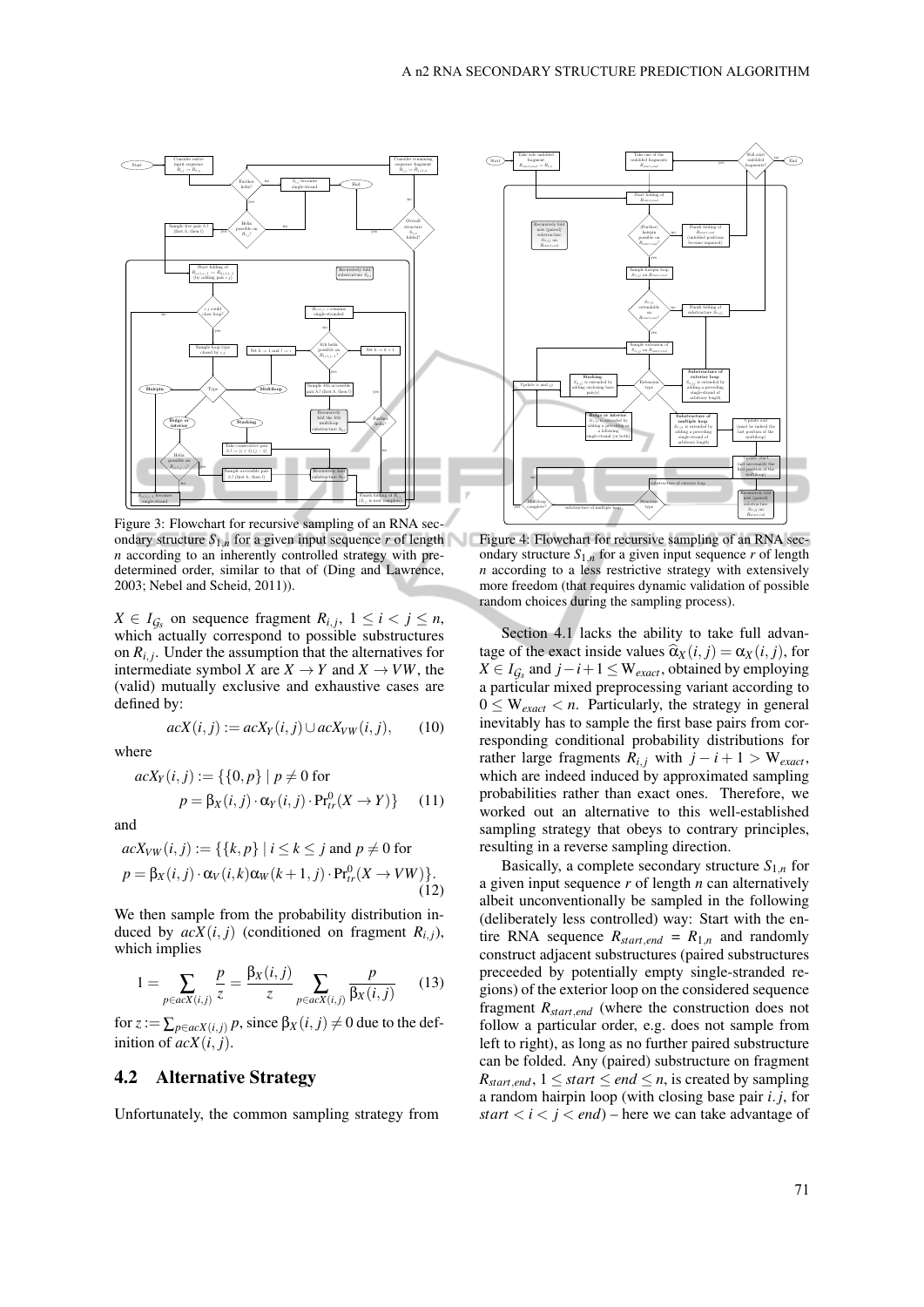| Aspect                     | <b>Conventional Strategy</b>                   | <b>Alternative Strategy</b>                                                      |
|----------------------------|------------------------------------------------|----------------------------------------------------------------------------------|
| Preprocessing time         | $O(n^3)$ for exact calculations,               | $O(n^3)$ for exact calculations,                                                 |
|                            | $O(n^2)$ for approximate variant,              | $O(n^2)$ for approximate variant,                                                |
|                            | $O(n^2)$ with constant $W_{exact} \ge 0$       | $O(n^3)$ with constant $W_{exact} \ge 0$                                         |
| Constraints                | None                                           | Constant max <sub>hairpin</sub> , max <sub>bulge</sub> and max <sub>strand</sub> |
| Characteristics and        | Inherently controlled, ordered:                | Extensively more freedom, less restrictive:                                      |
| course of action           | - substructures from left to right,            | - substructures in arbitrary order,                                              |
|                            | - sampling proceeds "inwards":                 | - sampling proceeds "outwards":                                                  |
|                            | construction of substructure $S_{i,j}$ starts  | construction of new substructure on unfolded frag-                               |
|                            | by considering $R_{i,j}$ and ends by gener-    | ment $R_{start, end}$ starts with random hairpin loop                            |
|                            | ating an unpaired region (usually a hair-      | which is extended to a complete and valid (paired)                               |
|                            | pin loop)                                      | substructure $S_{i,j}$ on $R_{start, end}$                                       |
| Benefits of sam-           | (Sub)structures are folded in accor-           | Takes more advantage of inside probabilities for                                 |
| pling direction            | dance with the generation of the cor-          | shorter fragments containing less approximated                                   |
|                            | responding (unique leftmost) derivation        | terms and thus less inaccuracies (although this po-                              |
|                            | (sub)tree by the underlying SCFG               | tential is narrowed by the outside values for which                              |
|                            |                                                | the contrary holds)                                                              |
| Function of outside        | Not considered (do not influence sam-          | 1) "Normalize" sampling probabilities                                            |
| values                     | pling distributions)                           | 2) Ensure valid extensions                                                       |
| $\sigma$<br>Identification | Not required (all possible choices are         | Dynamic checking required (due to dependence on                                  |
| valid choices              | principally valid)                             | previously folded substructures)                                                 |
| Folding time               | $O(n^2)$                                       | $O(n^2)$ with larger constants                                                   |
| Overall time com-          | $O(n^3)$ with exact variant,                   | $O(n^3)$ in case of exact computations or mixed vari-                            |
| plexity for MP pre-        | $O(n^2)$ with constant $W_{exact} \ge 0$ or in | ants according to $W_{exact} > 0$ ,                                              |
| dictions                   | completely approximated case                   | $O(n^2)$ only in completely approximated case                                    |

Table 1: Comparsion of the considered sampling strategies (for an arbitrary input sequence of length *n*).

exact inside values from a mixed preprocessing since most likely *i* and *j* are close – and extending it (towards the ends of *Rstart*,*end*) by successively drawing closing base pairs. During this extension, basically all known substructures (stacked pairs, bulges, interior and multibranched loops, that obey to certain restrictions which will be discussed later) may be folded, where each substructure (e.g. multiloop) has to be completed before its closing base pair is added and the corresponding helix can actually be further extended. The process of folding a particular paired substructure ends with a complete and valid paired structure (of the currently folding multiloop or of the exterior loop), either with or without a directly preceeding unpaired region, both on the considered fragment *Rstart*,*end*. Figure 4 gives a schematic overview on this *inside-out* fashion sampling strategy.

Note that in order to ensure that all sampled substructures can be successfully folded, especially in the case of multiloops, we have to take care that at any point, the strategy may only draw such random choices that do not make it impossible to successfully finish the currently running construction process (of a particular loop). As this strongly depends on the actual positions and types of all previously folded paired substructures, the algorithm obviously needs to dynamically determine the respective set of all *valid* choices (during the sampling process itself) before a corresponding probability distribution (needed for

drawing a particular random choice) can be derived.

This, however, may cause severe problems as regards the time complexity for randomly sampling the next extension (or base pair). Nevertheless, in order to guarantee that the worst-case time complexity for drawing any random choice remains in  $O(n)$ , we only need to impose a few restrictions concerning the lengths of single-stranded regions in some types of loops. In detail, we have to consider a maximum allowed number of nucleotides in unpaired regions of hairpin loops (max*hairpin*), bulge or interior loops  $(\text{max}_{bulge})$ , and multiloops  $(\text{max}_{strand})^5$ 

For example, if  $X \in I_{\mathcal{G}_s}$  generates hairpin loops, then the set of all possible hairpin loops that can be validly folded on sequence fragment *Rstart*,*end* is given by

$$
\text{pcHL}(start, end) := \{ \{i, j, p \} \mid
$$
\n
$$
start + \min_{hel} \le i \le j \le end - \min_{hel} \text{ and}
$$
\n
$$
i + \min_{HL} - 1 \le j \le i + \max_{hairpin} - 1 \text{ and}
$$
\n
$$
R_{i - \min_{hel}, j + \min_{hel}} \text{ not folded and}
$$
\n
$$
p = \widehat{\beta}_X(i, j) \cdot \widehat{\alpha}_X(i, j) \ne 0 \}.
$$
\n(14)

Obviously, max*hairpin* indeed ensures that

 $5$ Note that these restrictions are not as severe as it may seem, since for example choosing the constant value 30 (as also done by many MFE based prediction algorithms) for all three parameters can be expected to hardly have a negative impact on the resulting sampling quality.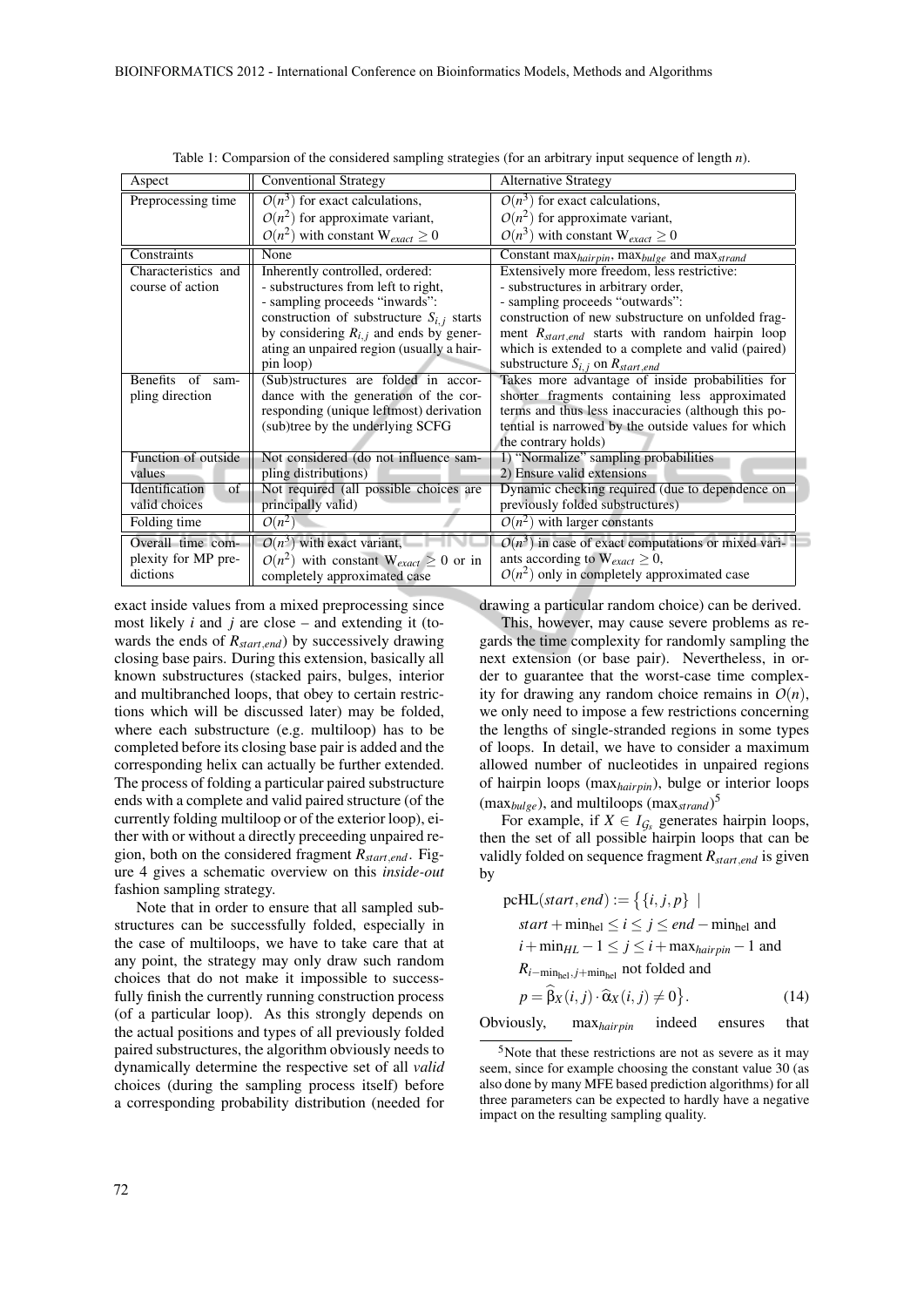#### pcHL(*start*, *end*) can be computed in  $O(n)$  time.

Finally, it should be noted that this sampling strategy needs to additionally consider outside probabilities, for two reasons: First, for "normalizing" the resulting sampling probabilities. This is due to the fact that the different possible choices  $\{i, j, p\}$  usually imply substructures  $S_{i,j}$  of different lengths  $j - i + 1$ , such that only  $p = \hat{\alpha}_X(i, j) \cdot \beta_X(i, j)$  ensures that the prob-<br>abilities of all possible choices are of the same order abilities of all possible choices are of the same order of magnitude and hence imply a reasonable probability distribution for drawing a random choice. Second, the outside values are required for guaranteeing that sampled substructures can be validly extended. This means that only such hairpin loops and extensions (implying a surrounding base pair *i*. *j*) may be sampled that can actually lead to the generation of a corresponding valid helix. 

We conclude this section by referring to Table 1 that summarizes the main differences of both sampling variants.

-IN

## 5 APPLICATIONS

SCIENC

First, the sampling results shown in Figure 5 indicate that for the common sampling strategy, considering a window of constant size W*exact* (chosen to cover the size of hairpin-loops) with a mixed preprocessing variant, actually yields a slight improvement of the resulting sampling quality, where the same time requirements are needed for generating the respective sample sets.

Contrary to this observation, Figure 6 demonstrates that when employing our alternative sampling strategy, the corresponding results are not significantly different for the completely approximate preprocessing variant and for a mixed version on the basis of a constant value for W*exact*. Thus, to our surprise it does not matter if we consider a constant window for exact calculations or simply approximate all inside and outside values, which is not only an interesting observation itself, but also fortunately prevents us from having to deal with an undesirable trade-off between reducing the worst-case time complexity (by a linear factor) and sacrificing less of the resulting sampling quality. In fact, this means we may (without resulting significant quality losses) always use the more efficient approximative preprocessing variant in order to reduce the worst-case time complexity of the overall sampling algorithm.

However, all profiles perfectly demonstrate that due to the noisy ensemble distribution caused by approximating the highly relevant sequence-dependent



Figure 5: Sampling results for *E.coli* tRNA*Ala*, derived with the common strategy (under the assumption of  $\min_{h \in \mathbb{R}}$ 2 and  $\min_{HL}$  = 3), where we used sample size 100,000, 10,000 and 1,000 for  $W_{exact} = -1$  (no window, thick gray lines), W*exact* = 30 (moderate window, thick dotted darker gray lines) and  $W_{exact} = +\infty$  (complete window, thin black lines), respectively.



Figure 6: Sampling results corresponding to those of Figure 5, obtained by employing the alternative sampling strategy.

emission probabilities, the resulting sample sets usually contain many foldings that are rather unlikely according to the exact distribution for the considered input sequence. For this reason, it can not be recommended to employ one of the following otherwise reasonable construction schemes for deriving predictions according to the entire sample set: we should rather neither predict γ-MEA nor γ-centroid structures of the generated sample set as defined in (Nebel and Scheid, 2011), since those effectively reflect the overall behavior of the sample set. Those predictions must anyway be considered inappropriate choices in our case, since their computation requires  $O(n^3)$  time, which would inevitably undo the time reduction reached by approximating. Nevertheless, we can without significant losses in performance (without increasing the worst-case time complexity of the overall algorithm) identify the MP structure of the generated sample<sup>6</sup>, in strong analogy to traditional SCFG approaches. Since for this selection principle, we can actually rely on the exact distribution of feasible structures<sup>7</sup>, this seems to

<sup>&</sup>lt;sup>6</sup>The probability of each structure can either be determined on the fly while sampling, multiplying the probabilities of the production rules which correspond to the respective sampling decisions, and otherwise – since the underlying SCFG from (Nebel and Scheid, 2011) is unambigu- $\cos$  – are computable in  $O(n^2)$  time making use, e.g., of an Earley-style parser.

<sup>&</sup>lt;sup>7</sup>Note that the probability for a particular folding of a given RNA sequence is equal to a product of (different pow-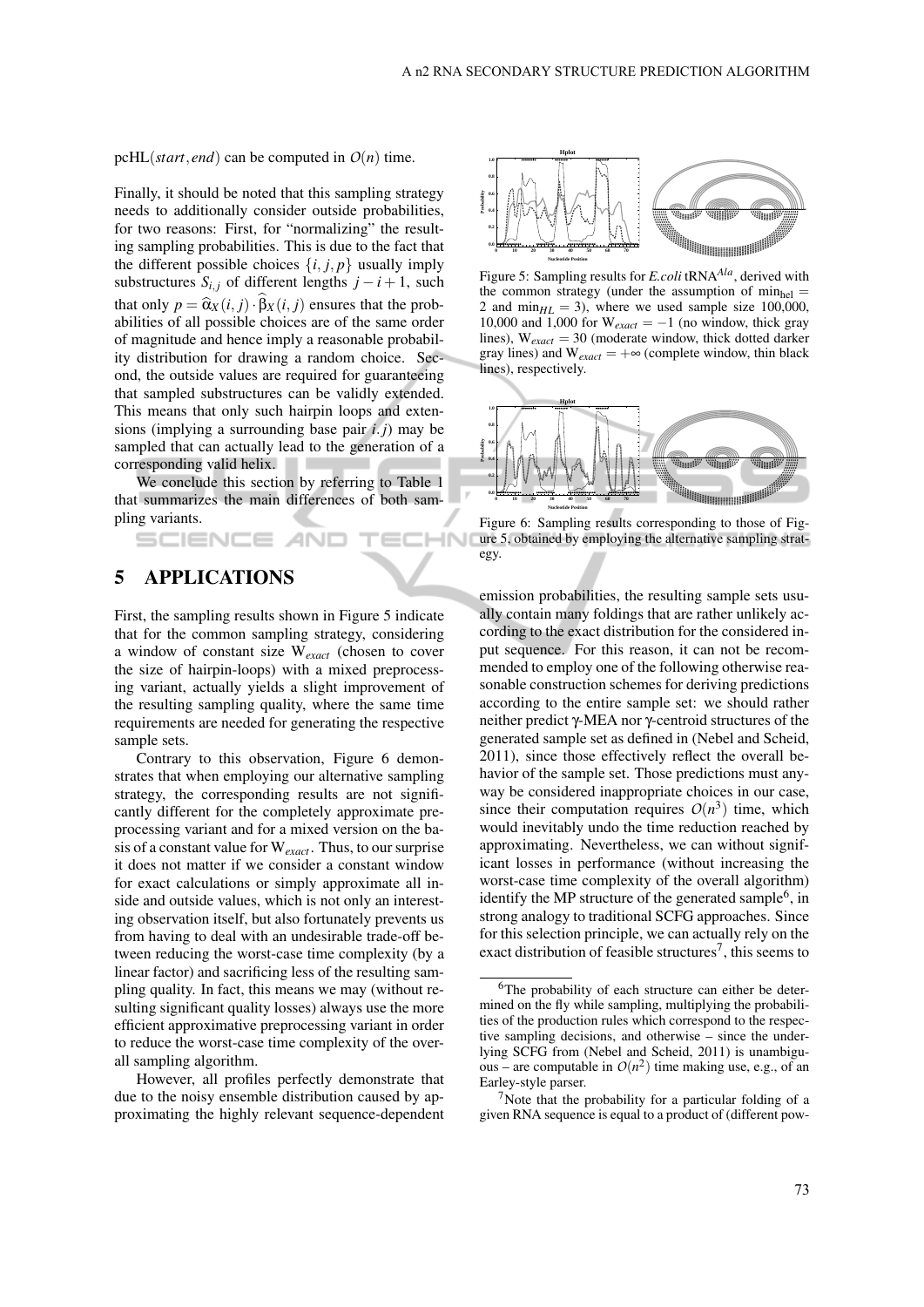be the right choice indeed.

On the basis of a series of experiments, we observed that stability in resulting predictions and a competitive prediction accuracy can only be reached by increasing the sample size, especially in the case of complete approximation for the preprocessing step and sampling according to the alternative strategy introduced in Section 4.2. That is, more candidate structures ought to be generated for guaranteeing that the resulting MP predictions are reproducible (by independent runs for the same input sequence) and of hight quality. This negative effect is considerably lowered by using (larger) constant values of  $W_{exact} \ge$ 0, and is actually less recognizable when employing the conventional sampling strategy recapped in Section 4.1.



Figure 7: Sensitivity and specificity of predictions as a function of sample size derived for *E.coli* tRNA*Ala*. Top (bottom) lines show the common (alternative) sampling strategy.

Figure 7 shows the averaged sensitivities and specificities obtained for 50 independent runs of continuously sampling secondary structures taking the so far most probable one as the actual prediction (which determines sensitivity and specificity for the actual sample size). We observe that when making use of approximate probabilities sample sizes about 40 to 50 times as large as for a precise preprocessing are needed to generate competitive predictions. Thus, for

a naive implementation the speedup gained by approximation may partly be lost. However, unlike prediction algorithms using dynamic programming, sampling can easily be parallelized. Making use of a grid environment where today one may assume a processor to have about 8 cores, a grid of size 5 or 6 computers is sufficient to compensate the increased sample size. Furthermore, since we only make use of the most probable sampled structure for our prediction, sampling can be done in-place, storing in each core only the best structure seen so far. This reduces the memory requirements and keeps the communication costs rather moderate since it is finally only necessary to gather *m* structures from *m* cores and select the best. We performed a series of experiments, making use of Mathematica's parallel computation features, which proved that the overall process scales linearly in the number of cores used with a non-measurable communication overhead. This finally proves the applicability of our approach providing a factor *n* speedup compared to established prediction tools but still maintaining the limits implied by a quadratic memory consumption (in our case used to store parameter values).

# 6 CONCLUSIONS

The major advantage of the presented approximative method is that it is more efficient than all other modern prediction algorithms (implemented in popular tools like Mfold (Zuker, 2003), Vienna RNA (Hofacker, 2003), Pfold (Knudsen and Hein, 2003), Sfold (Ding et al., 2004) or CONTRAfold (Do et al., 2006)), reducing the worst-case time complexity by a linear factor, such that the time and space requirements are both bounded by  $O(n^2)$ . However, a potential drawback lies in the observation that the overall quality of generated samples decreases (as indicated by probability profiling for specific loop types), which is due to the approximated ensemble distribution. As a consequence, we usually need to use larger sample sizes for obtaining a competitive prediction accuracy and stable predictions, i.e., more candidate structures for a given input sequence have to be generated to ensure that the approximation method outputs rather identical predictions in independent runs for that sequence. According to our experiments, an efficient implementation that really takes advantage of the accelerated preprocessing (3.7 compared to 49 seconds for our proof-of-concept implementation in Wolfram Mathematica) but handles large sample sizes can be obtained by parallelization.

Note that all results presented in this article have been

ers of the diverse) transition and emission probabilities (according to the corresponding derivation tree), which means it depends only on the exact trained parameter values of the underlying SCFG.